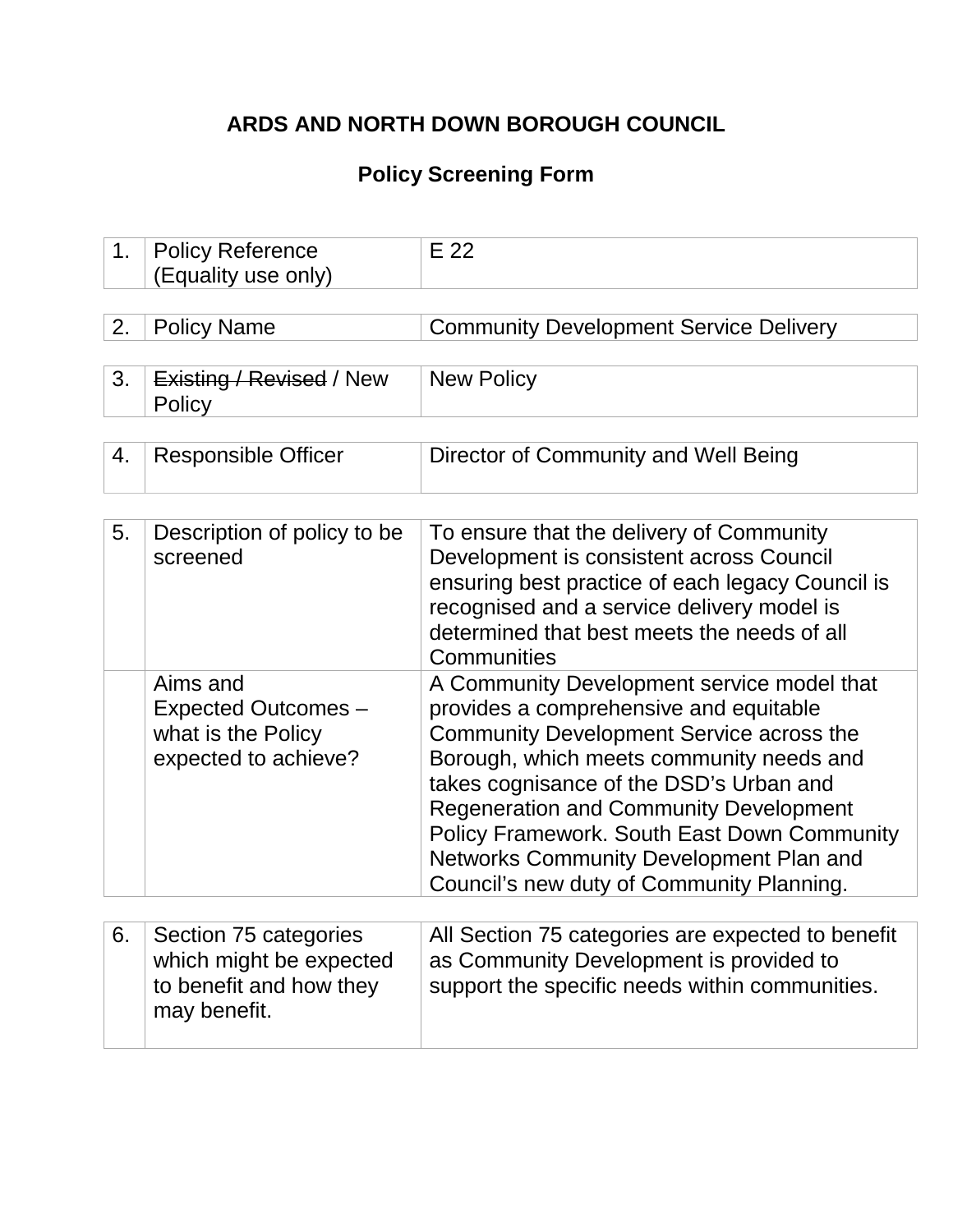| <b>Factors which could</b><br>contribute to / detract from<br>the intended aims /<br>outcomes of the Policy<br>when being implemented | If the Community Development Service and<br>programmes are not delivered as agreed in<br>Council policy and within the criteria of all<br>relevant funding bodies. |
|---------------------------------------------------------------------------------------------------------------------------------------|--------------------------------------------------------------------------------------------------------------------------------------------------------------------|
|                                                                                                                                       | If resources are restricted/reduced it may not be<br>possible to deliver all 8 key work areas as<br>detailed in the policy                                         |

 $\vert$ 

| 8. | The main stakeholders on<br>which the policy will<br>impact. For example,<br><b>Employees, Potential</b><br><b>Service Users and</b><br><b>Community Groups</b> | Council, employees, Community Networks,<br>community groups and residents that access<br>Council services and grants, potential service<br>users who do not currently access Council<br>grants. |
|----|-----------------------------------------------------------------------------------------------------------------------------------------------------------------|-------------------------------------------------------------------------------------------------------------------------------------------------------------------------------------------------|
|    | Consider the internal and<br>external impacts (either<br>actual or potential) and<br>comment, or list,                                                          | Funding bodies that support Community<br>Development in Ards and North Down Borough<br><b>Council including Department of Social</b><br>Development and Department of Culture Arts an           |

| comment, or list. | Development and Department of Culture Arts and |
|-------------------|------------------------------------------------|
| information where | Leisure                                        |
| appropriate       |                                                |
|                   |                                                |

| 9. | Please provide details of other policies which have a bearing on this one. |                             |
|----|----------------------------------------------------------------------------|-----------------------------|
|    | Policies:                                                                  | Owned by:                   |
|    | E 16 Good Relations Strategy and Action                                    |                             |
|    | Plan                                                                       | Ards and North Down Borough |
|    | E 17 Community Development Grants                                          | Council                     |
|    | E 18 Community Festival Fund Grants                                        |                             |
|    | E 21 Bonfire Policy incorporating Cultural                                 |                             |
|    | <b>Expressions Policy</b>                                                  |                             |
|    | E 31 Expression of Interest for Cultural                                   |                             |
|    | <b>Expression Implementation Programme</b>                                 |                             |
|    | E 35 Good Relations supported banners for                                  |                             |
|    | the period around 12 <sup>th</sup> July 2015 in                            |                             |
|    | <b>Holywood Town Centre</b>                                                |                             |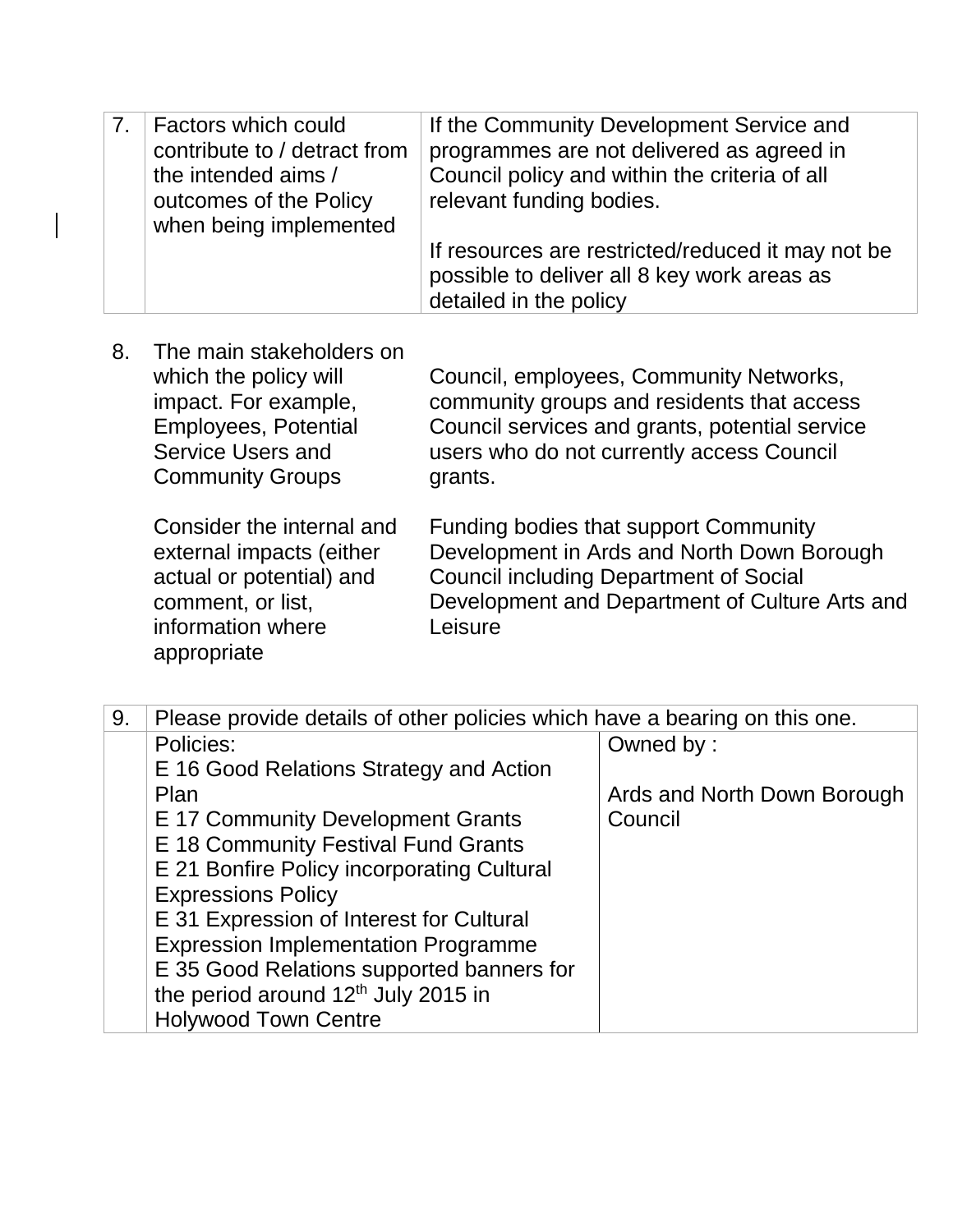10. Available evidence (quantitative and qualitative) considered as important to encourage completion in relation to :

| <b>Religious Belief</b>  | Borough profile where data is available for the  |
|--------------------------|--------------------------------------------------|
| <b>Political Opinion</b> | Ards and North Down Borough Council including    |
| <b>Racial Group</b>      | data that is available for the Electoral Ward    |
| Age                      | areas where services are provided or may be      |
| <b>Marital Status</b>    | provided if a need is identified.                |
| Sexual orientation       | Range of services provided in each area prior to |
| Men & Women generally    | LGR and complaints and comments on services      |
| <b>Disability</b>        | provided, services not provided and services     |
| <b>Dependents</b>        | requested.                                       |
|                          | Following consultation and as service delivery   |
|                          | model evolves additional and updated evidence    |

model evolves additional and updated evidence will become available for future consideration

11. Based on data previously provided what are the needs, experiences and priorities for each of the following categories, in relation to this policy/decision?

| <b>Religious Belief</b>  | Community Development has provided a range       |
|--------------------------|--------------------------------------------------|
| <b>Political Opinion</b> | of programmes and service delivery options in    |
| <b>Racial Group</b>      | each legacy Council.                             |
| Age                      | Communities in each Council area have different  |
| <b>Marital Status</b>    | experiences and this policy is to recognise what |
| Sexual orientation       | services will be provided, what is necessary and |
| Men & Women generally    | suitable for each communities needs while        |
| <b>Disability</b>        | meeting Central Government criteria for funding  |
| <b>Dependents</b>        | this area of work.                               |

### **Does this Policy require and Equality Impact Assessment?**

1. What is the likely impact on equality of opportunity for each of the Section 75 categories?

|                          | Detail of Impact                    | Level of Impact<br>Minor/Major/None |
|--------------------------|-------------------------------------|-------------------------------------|
| <b>Religious Belief</b>  |                                     | Minor                               |
| <b>Political Opinion</b> | This policy will ensure equality of |                                     |
| <b>Racial Group</b>      | opportunity to each Section 75      |                                     |
| Age                      | category although the delivery      |                                     |
| <b>Marital Status</b>    | method may be different than        |                                     |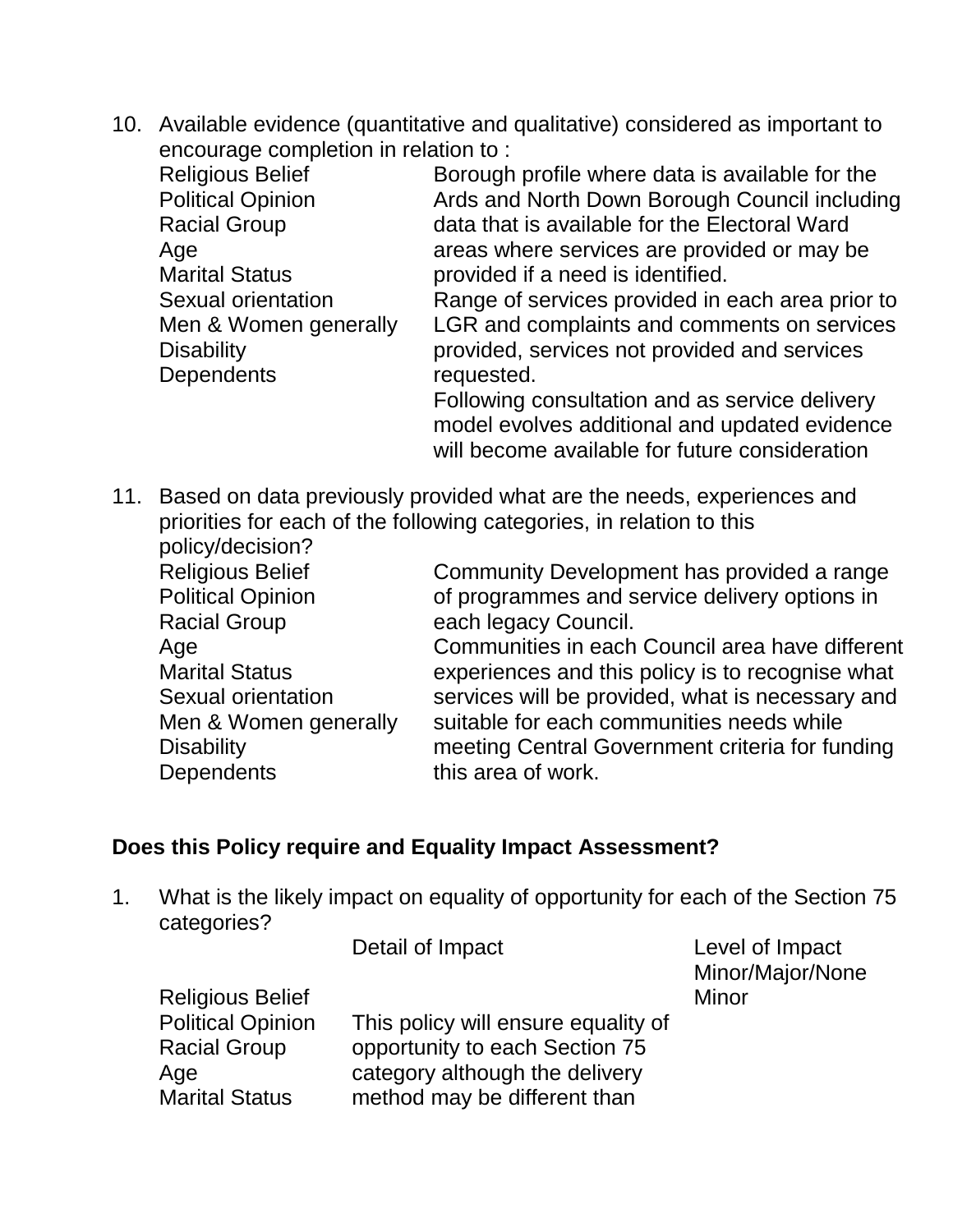Sexual orientation previous. Men & Women generally **Disability Dependents** 

2. Are there opportunities to better promote equality of opportunity for people within the Section 75 equality categories?

|                          | If "Yes", provide<br>details              | If "No", provide details                         |
|--------------------------|-------------------------------------------|--------------------------------------------------|
| <b>Religious Belief</b>  |                                           | No - the selected model of service delivery will |
| <b>Political Opinion</b> |                                           | ensure the promotion of equality of opportunity  |
| <b>Racial Group</b>      | for people within the Section 75 equality |                                                  |
| Age                      | categories                                |                                                  |
| <b>Marital Status</b>    |                                           |                                                  |
| Sexual orientation       |                                           |                                                  |
| Men & Women generally    |                                           |                                                  |
| <b>Disability</b>        |                                           |                                                  |
| <b>Dependents</b>        |                                           |                                                  |

| To what extent is the Policy likely to impact on Good Relations between<br>3.<br>people of different religious belief, political opinion or racial group? |                          |                                                                                            |                                     |
|-----------------------------------------------------------------------------------------------------------------------------------------------------------|--------------------------|--------------------------------------------------------------------------------------------|-------------------------------------|
|                                                                                                                                                           |                          | Details of Impact                                                                          | Level of Impact<br>Minor/Major/None |
|                                                                                                                                                           | <b>Religious Belief</b>  | This policy should ensure that community<br>development and good relations are promoted in |                                     |
|                                                                                                                                                           | <b>Political Opinion</b> |                                                                                            |                                     |
|                                                                                                                                                           | <b>Racial Group</b>      | all areas of service delivery                                                              |                                     |

| -4.              | Are there opportunities to better promote Good Relations between people of<br>different religious belief, political opinion or racial group? |                         |  |
|------------------|----------------------------------------------------------------------------------------------------------------------------------------------|-------------------------|--|
| If "Yes" provide |                                                                                                                                              | If "No" provide details |  |
|                  |                                                                                                                                              | details                 |  |
|                  | <b>Religious Belief</b>                                                                                                                      |                         |  |
|                  | <b>Political Opinion</b>                                                                                                                     | <b>No</b>               |  |
|                  | <b>Racial Group</b>                                                                                                                          |                         |  |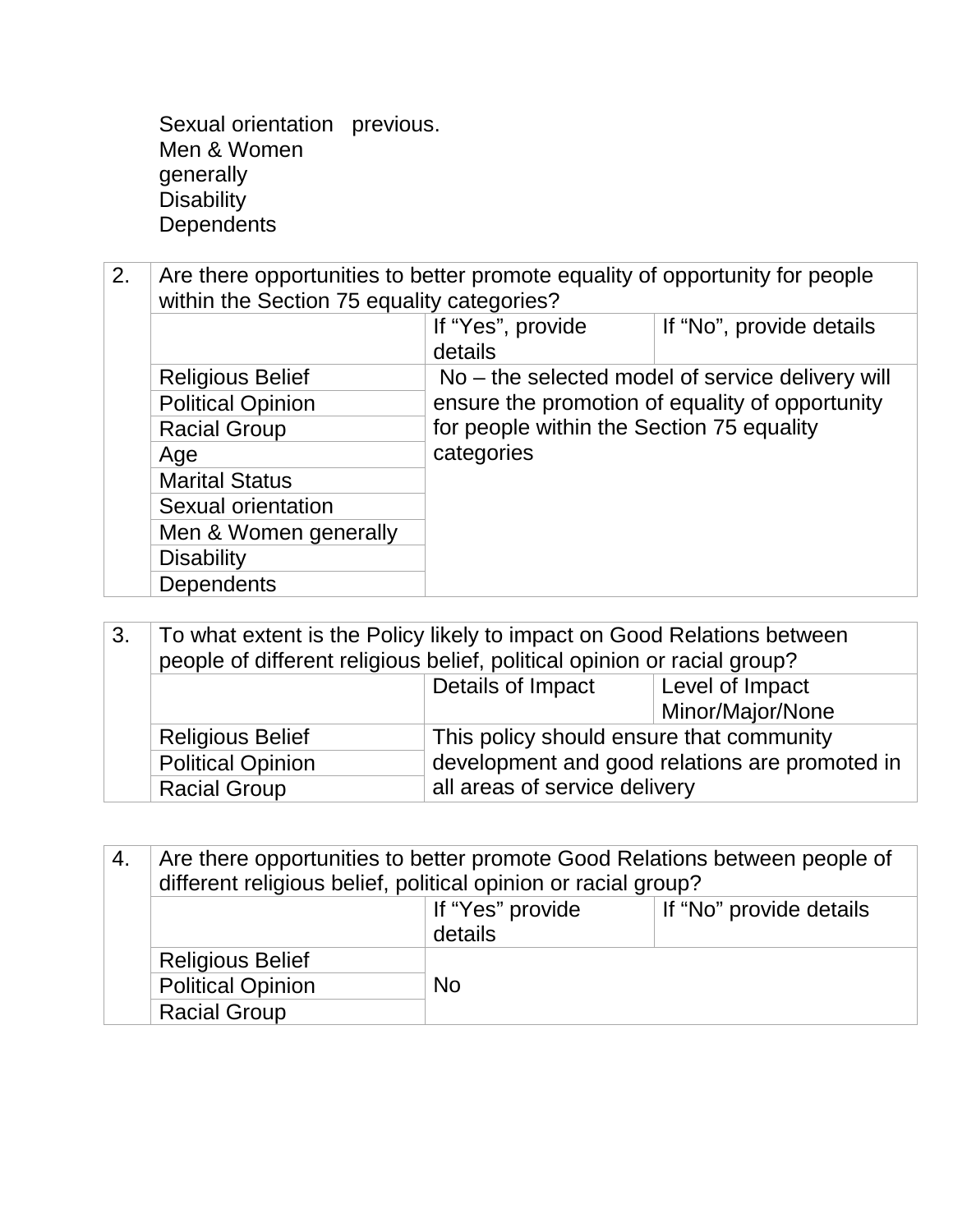## **Additional Considerations**

| <b>Multiple Identity</b><br>Considerations                                                                                                               | Details of Impact or potential impact<br>(Positive/Negative)                                                                                                    |
|----------------------------------------------------------------------------------------------------------------------------------------------------------|-----------------------------------------------------------------------------------------------------------------------------------------------------------------|
| Are there any potential<br>impacts of the policy<br>decision on people with<br>multiple identities?<br>(e.g. disabled minority<br>ethnic persons)        | The policy impacts on a broad range of multiple<br>identities and these have been taken into<br>consideration in the development and delivery of<br>this policy |
| Provide details of data on<br>the impact of the policy on<br>people with multiple<br>identities. Specify relevant<br>Section 75 categories<br>concerned. |                                                                                                                                                                 |

| Does this proposed policy<br>provide an opportunity to:                           | Yes / No | Explain your reasoning:                                                                                                                                                                                                |
|-----------------------------------------------------------------------------------|----------|------------------------------------------------------------------------------------------------------------------------------------------------------------------------------------------------------------------------|
| better promote positive<br>$\blacksquare$<br>attitudes towards<br>disabled people | Yes      | The operation and delivery of this<br>policy will ensure that individuals<br>with a disability will have their<br>specific needs catered for and that<br>reasonable adjustments will be<br>carried out where a need is |
| increase participation<br>$\blacksquare$<br>by disabled people in<br>public life  | Yes      | identified and to ensure engagement<br>in community development activities                                                                                                                                             |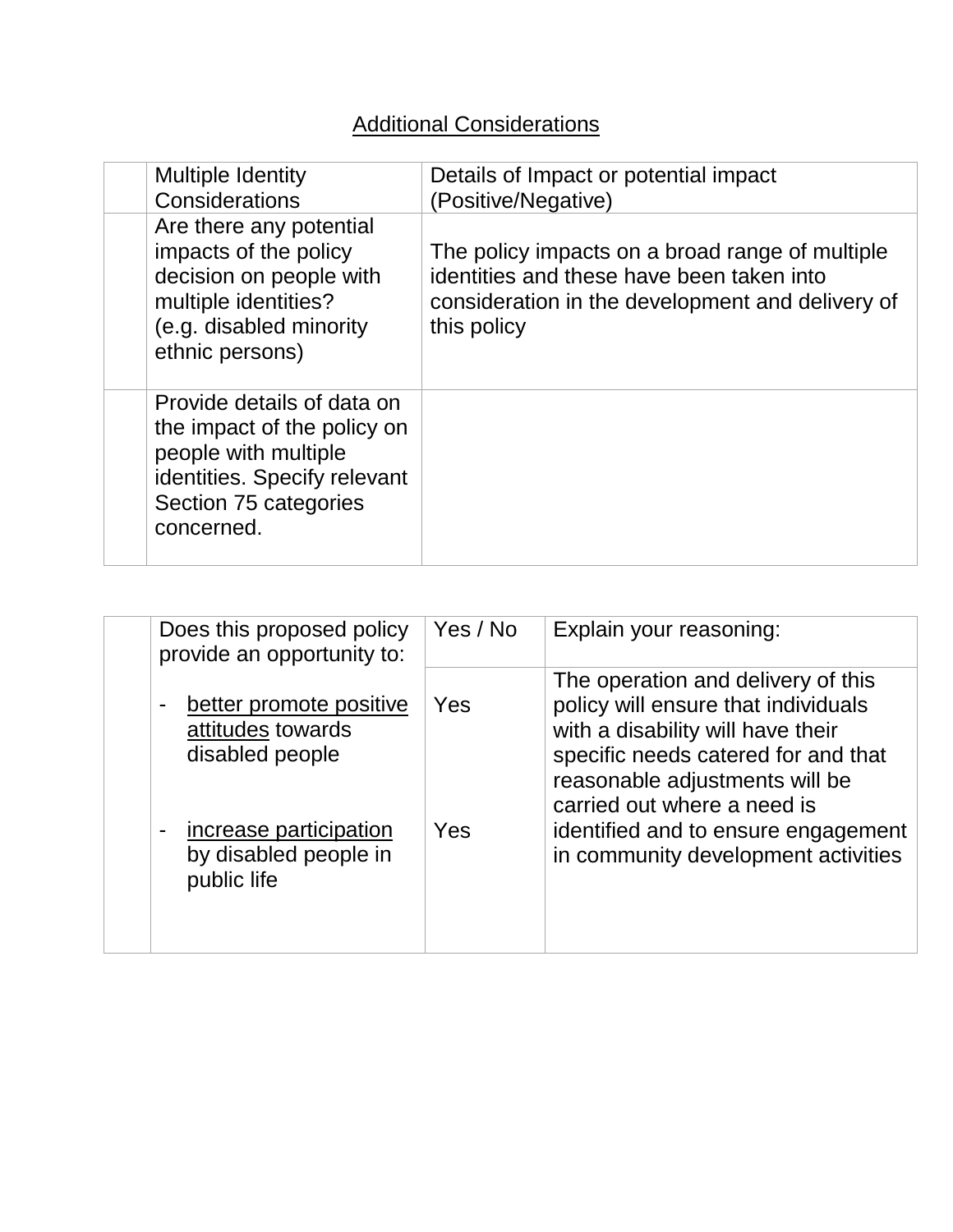### Consideration of Human Rights

The Human Rights Action 1998 brings the European Convention on Human Rights (ECHR) into UK and, therefore, Northern Ireland. Indicate below any potential *adverse impacts* that the policy / decision may have in relation to human rights issues

| <b>Right to Life</b>                                                     | Article 2               |  |
|--------------------------------------------------------------------------|-------------------------|--|
| Prohibition to torture, inhuman or<br>degrading treatment                | Article 3               |  |
| Prohibition of Slavery and forced<br>Labour                              | Article 4               |  |
| <b>Right to Liberty and Security</b>                                     | Article 5               |  |
| <b>Right to a Fair and Public Trial</b>                                  | Article 6               |  |
| Right to no punishment without due<br>legal process                      | Article 7               |  |
| Right to respect for private and family<br>life, home and correspondence | Article 8               |  |
| Right to freedom of thought, conscience<br>and religion                  | Article 9               |  |
| Right to freedom of Expression                                           | Article 10              |  |
| Right to freedom of peaceful assembly<br>and association                 | Article 11              |  |
| Right to marry and found a family                                        | Article 12              |  |
| The prohibition on discrimination                                        | Article 14              |  |
| Protection of property and enjoyment of<br>possessions                   | Protocol 1<br>Article 1 |  |
| <b>Right to education</b>                                                | Protocol 1<br>Article 2 |  |
| Right to free and secret election                                        | Protocol 1<br>Article 3 |  |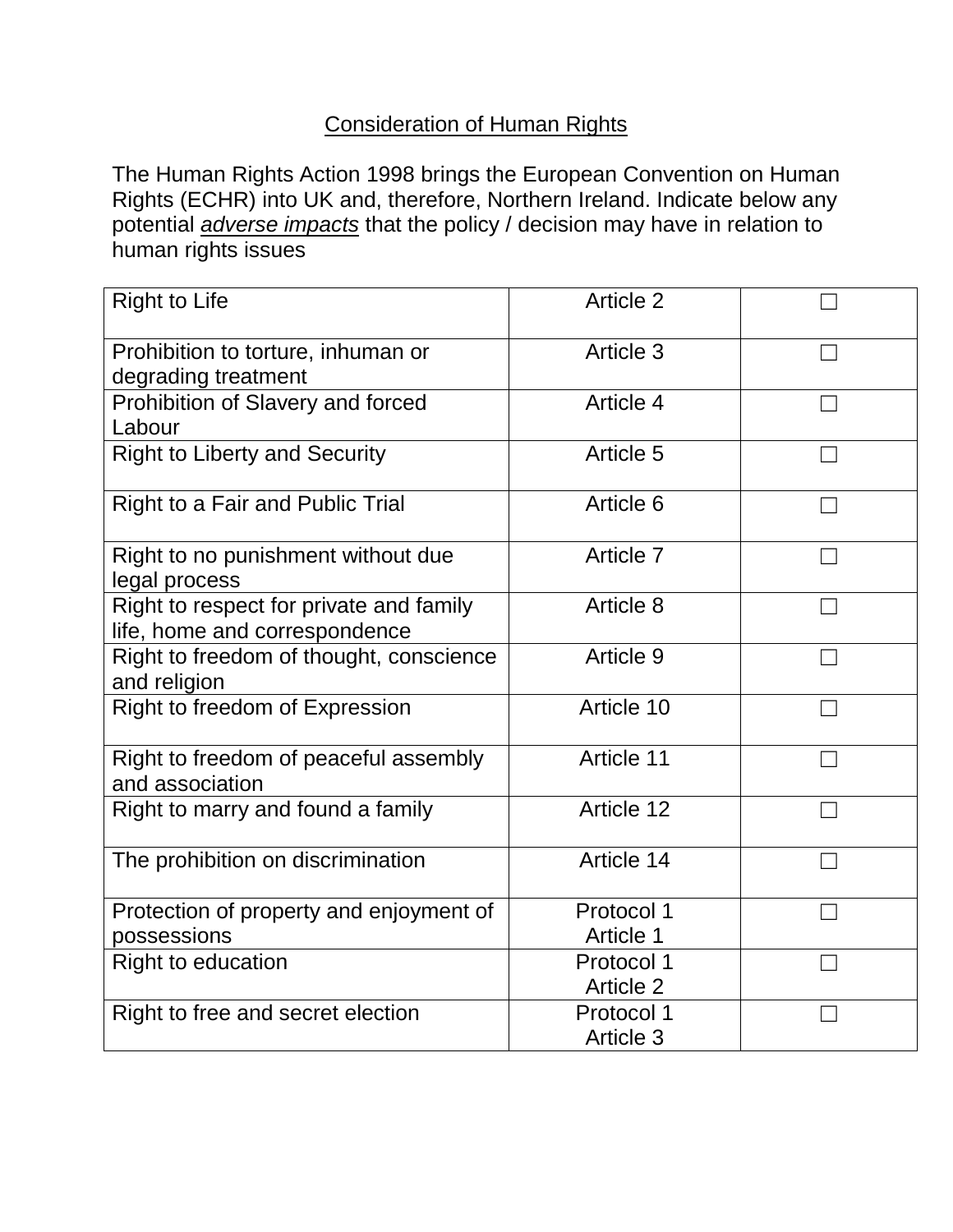| Please explain any<br>adverse impacts on<br>human rights that you<br>have identified?               |  |
|-----------------------------------------------------------------------------------------------------|--|
| Please indicate any ways<br>in which you consider the<br>policy positively promotes<br>Human Rights |  |

#### Monitoring Arrangements

Section 75 places a requirement on the Council to have equality monitoring arrangements in place in order to assess the impact of policies and services, help identify barriers to fair participation and to better promote equality of opportunity.

| Outline what data you<br>could collect in the future<br>in order to monitor the<br>impact of this policy /<br>decision on equality, good<br>relations and disability<br>duties | Programmes supported, delivered and not<br>supported with relevant collated S75 data on at<br>least gender, age, disability and dependents.<br>Other data will be collated during the<br>consultation period and as the programmes are<br>rolled out. |
|--------------------------------------------------------------------------------------------------------------------------------------------------------------------------------|-------------------------------------------------------------------------------------------------------------------------------------------------------------------------------------------------------------------------------------------------------|
|--------------------------------------------------------------------------------------------------------------------------------------------------------------------------------|-------------------------------------------------------------------------------------------------------------------------------------------------------------------------------------------------------------------------------------------------------|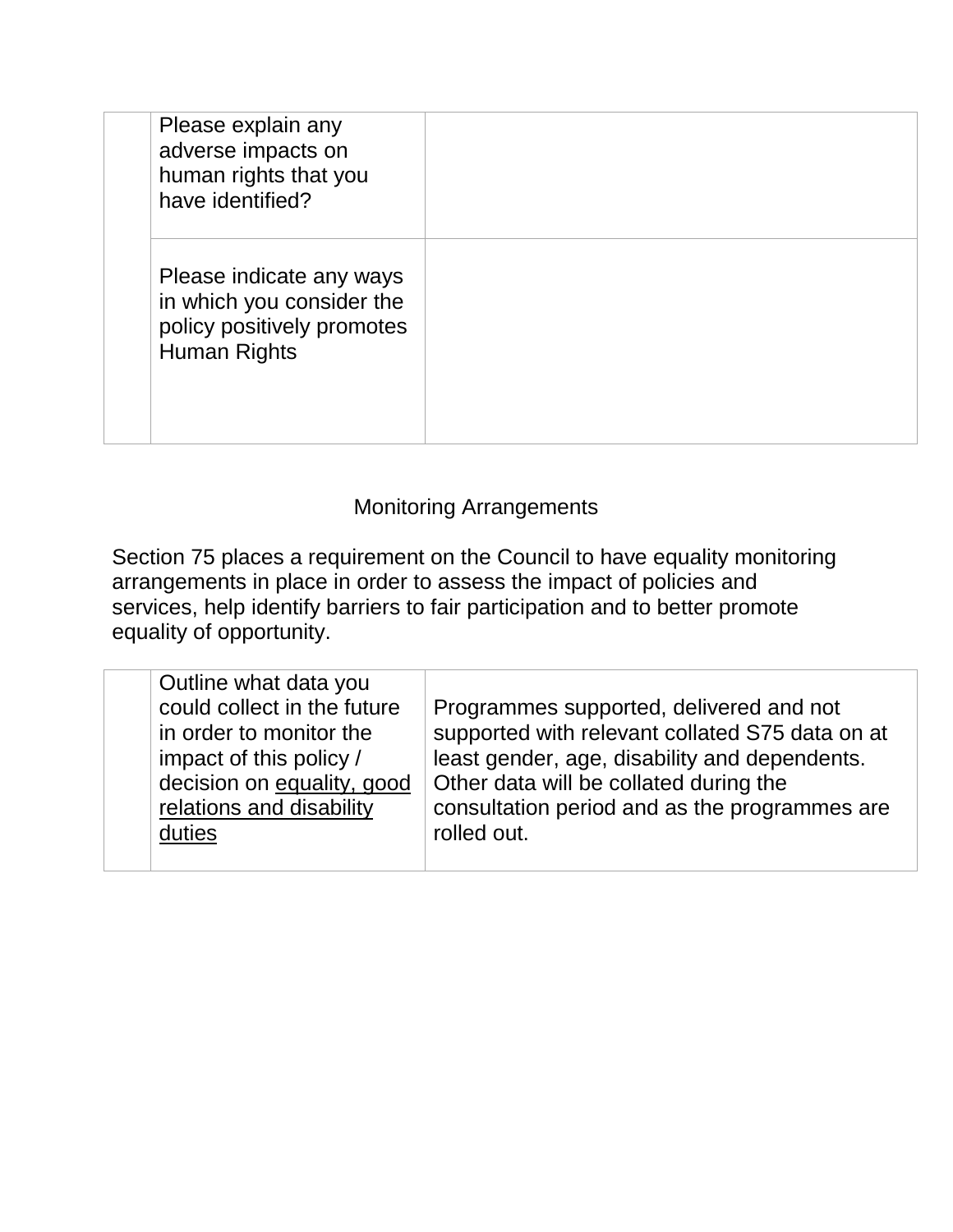#### Formal Record of Screening Decision

| Policy Reference | <b>L</b> טט |
|------------------|-------------|
|                  |             |

I can confirm that the proposed policy / decision have been screened for:-

| Equality of opportunity and good relations |
|--------------------------------------------|
| Disabilities duties; and                   |
| Human rights issues                        |

On the basis of the answers to the screening questions, I recommend that this policy / decision is:-

| X | Screened Out – No EQIA necessary (no impacts)     |
|---|---------------------------------------------------|
|   | Screened Out – Mitigating Actions (minor impacts) |
|   | Screened In – Necessary to conduct a full EQIA    |
|   | Please detail actions to be taken:                |

Screening assessment completed by:-

Name: Jan Nixey Title: Head of Community and Culture Date: 10 September 2015 Signature:

Director/Head of Service decision approved by:

Name: Graeme Bannister Title: Director of Community and Well Being Date: 10 September 2015 Signature: